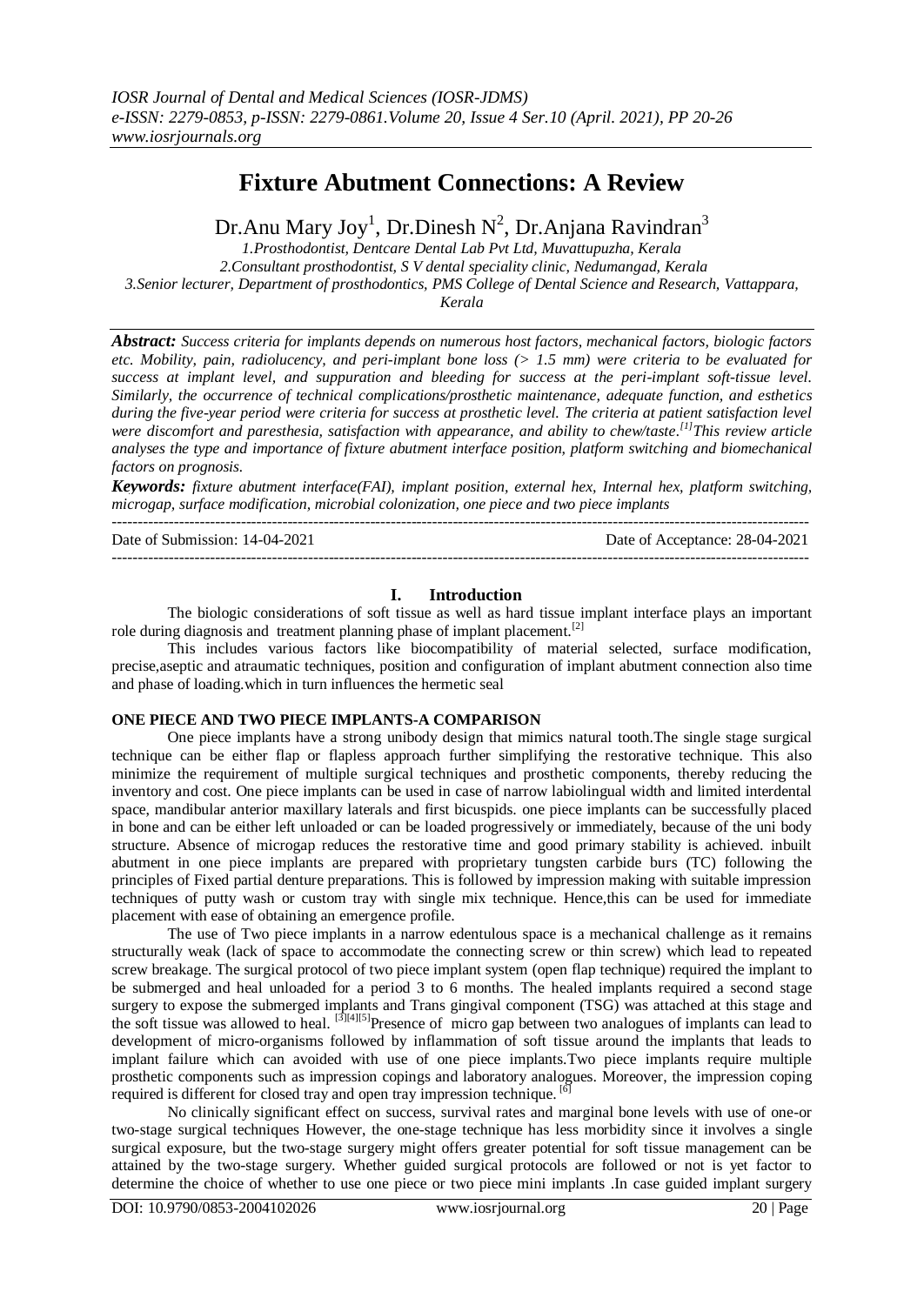(that eliminate angulation problems) are to be performed, given the simpler procedure one-piece mini-implants might be the treatment of choice.However, when guided surgery is not a viable option, two piece mini-implants are preferred.[7][8][ 9]

## **IMPACT OF SUPRA-CRESTAL, CRESTAL AND SUBCRESTAL POSITION OF FIXTURE ABUTMENT INTERFACE ON BONE LEVEL**

Aim of placement of the fixture abutment interface in a more apical position is to create an ideal emergence profile for the prosthetic construction and thereby more esthetic restorations. (Buser & von Arx 2000).But supracrestal positioning of the machined collar(smooth or rough border) at both one- and two-piece implants may be favored over a subcrestal positioning since the net bone loss at implants exhibiting a subcrestal insertion of the machined neck was even more pronounced than crestal or supracrestal fixture- abutment interface.<sup>[10]11][12][13][14]</sup>

Todescan et al in 2002 reported that the first marginal bone to implant contact was located between 1.6 mm and 2.5 mm apical to the FAI with the shortest distance associated to that of subcrestal position.<sup>[15]</sup>

Hämmerle et al. 1996. Compared one-stage transmucosal implants placed with the border between the rough/smooth surface 1 mm subcrestally to implants placed according to the manufacturer' s recommendation with the rough/smooth border positioned precisely at the alveolar crest. The implants within the subcrestal group lost a mean of 2.26 mm of clinical bone height during the initial 12 months, while the control implants lost 1.02 mm during the same time period.<sup>[16]</sup>

Placement of the FAI in subcrestal position has been documented to posess positive effect on marginal bone levels for implants with reduced abutment diameter in reference to the fixture diameter, a Morse taper implant-abutment connection and a microstructure<sup>[17]</sup>

As microbial leakage apparently didn't contribute to the marginal bone resorption at either CAM or CAM+ implants (Schwarz et al. 2008;Steinebrunner et al. 2008), the pronounced bone remodeling at subcrestally inserted machined necks was mostly attributed to their reduced osteoconductive surface properties (Wennerberg & Albrektsson 2009)<sup>[18][19][20]</sup>

## **IMPACT OF DIFFERENT TYPES OF FIXTURE ABUTMENT CONNECTION ON PROGNOSIS**

FAI can be categorized as a **slip-fit joint** where a space exist between the implant – abutment interface or a **frictional fit** where there is minimal space at the interface. Different geometrical designs available are octagonal, hexagonal, cone screw, cone hex, cylinder hex, sline cam, cam tube and pin / slot [21]

## **A)** *EFFECT ON CRESTAL BONE LEVEL*

Astrand et al. (2004) reported that bone volume was of greatest change during the period following implant placement and before superstructures were constructed for patients who received either internal or external hex abutments. However, the quantity of crestal bone lost was small between initial stage and follow up visits at 1, 3, and 5 years and didn't differ significantly between internal and external hex implants.

Weng et al. (2008) conducted a comparative study histologically between degree of bone loss seen in the internal taper and external hex connections of implant systems with either epicrestal or subcrestal placement in animals. Bone level around implant at 3 months visit after abutment connection showed minimal change for epicrestal placement of implants with an internal taper ficture abutment connection.

Finite element analyses and literature (Maeda et al., 2006; Pessoa et al., 2010; Nishioka et al., 2011; Chu et al., 2012; Streckbein et al., 2012) indicates that the configuration of implant– abutment connection may influence the stresses and strains induced in periimplant crestal bone.Chu et al. (2012) further demonstrated that either increasing the thickness of the inner wall of the implant body or decreasing the width of the implant– abutment connection reduces the stress in the peri-implant bone

The studies conducted by Engquist et al Astrand et al. Lin etal compared the effects of external hex, internal hex,internal octagon, and internal Morse taper implant–abutment connections on the peri-implant bone level before and after the occlusal loading.Lin etal Crestal bone change did not differ significantly among different types of implant– abutment connections, but it was slightly greater—60% for external hex and 52% for both internal octagon and internal Morse taper—during the healing phase (before occlusal loading) than during loading phases 1 and 2 (3 and 6 months after occlusal loading, respectively). Reasons were surgical trauma, occlusal overload, peri-implantitis, the microgap, the biological width, and the implant crest module used (Oh et al., 2002) well within the success criteria proposed by Albrektsson et al. (1986; i.e., amount of bone loss  $< 1.5$ mm in the first year) [22]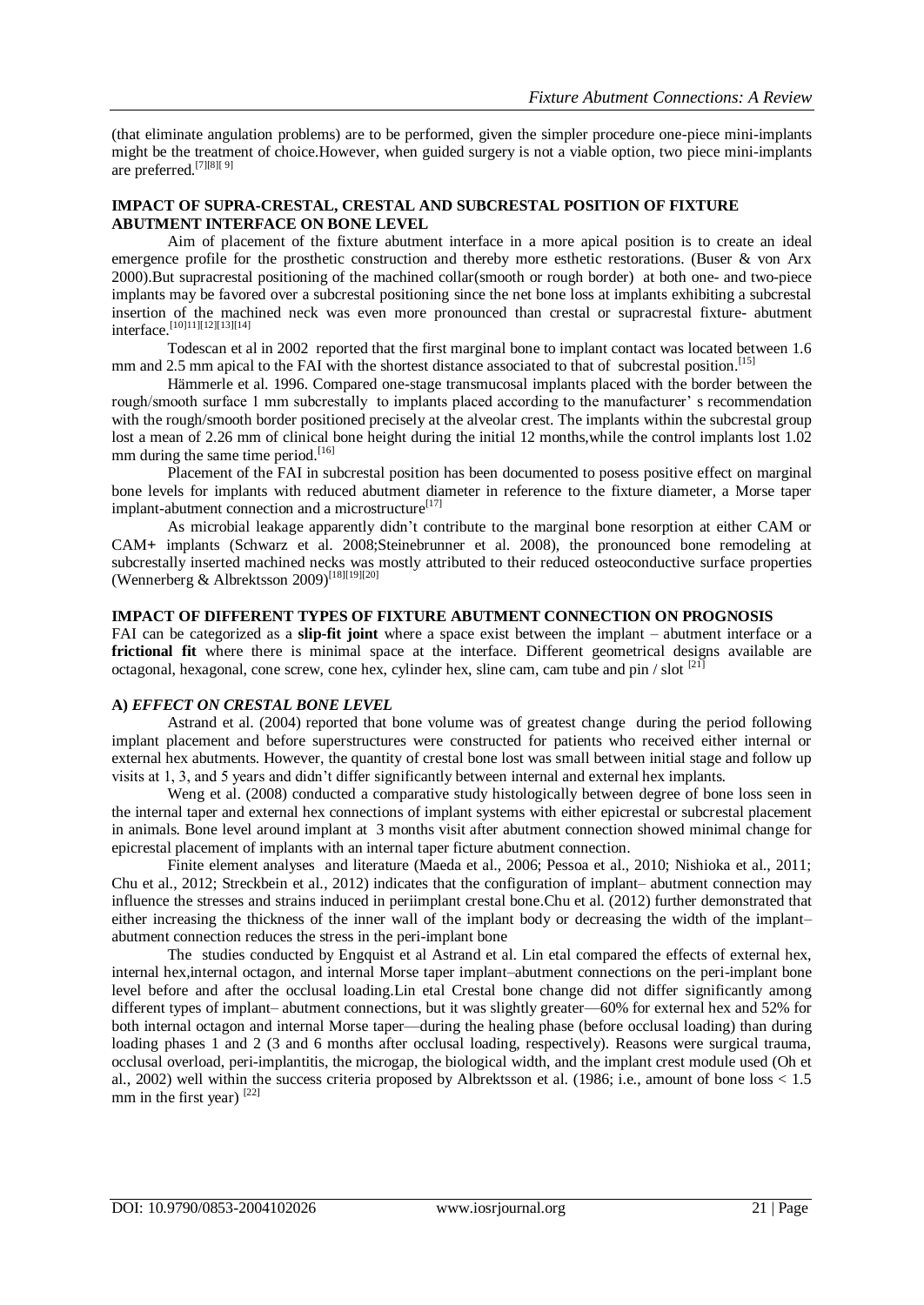## *B)EFFECT ON BIOLOGIC WIDTH AND SOFT TISSUE ESTHETICS*

Although obtaining biological width depends on many other factors like the presence of parafunctional habits as in bruxism, gingival biotype, and position of the implant, but the configuration of implant abutment connection also plays a crucial role. The presence of microgap, bacterial infiltrated, and existence of abutment micromovement all of which predisposes it to bacterial contamination and hampers the biological width <sup>[23</sup>]

The biological width was significantly greater for 2-piece implants than for unibody implants in the study of Hermann et al. (2001), and this was attributed to the presence of an microgap at or below the crest of the bone $^{[24]}$ 

When compared with external abutment connections, internal connections show higher efficacy in terms of mechanical strength, stress distribution, microgap, and bacterial penetration; thus implants supported with internal abutment connections preserve biological width better. When internal abutment connections were compared with each other, Morse tapered connections distributed stress better at the alveolar bone level and displayed better resistance to bacterial leakage<sup>[25]</sup>

Studies indicated that a stable vertical and horizontal dimension of healthy periodontal soft tissue, the biological width, is an important factor in the consideration of soft tissue esthetic result (Abramsson et al. 1996; Berglundh & Lindhe 1996; Cochran et al. 1997; Hermann et al. 2000, 2001).

Apart from Surgical methods like a connective tissue graft to enhance soft tissue thickness esthetic crown-lengthening, flapless surgery and immediate implant placement with or without immediate loading and restoration there are limitations to the esthetic appearance in cases with thin peri-implant mucosa leads to display of the underlying titanium implant with a grayish appearance of the gingival cuff.

In a study to investigate the optical effects of eight different implant neck colors (white, black, light pink,pink, light orange, orange, gold, violet) transmitted through the peri-implant marginal mucosa, and to provide an optical solution for eliminating the undesirable shine-through effect by selecting an optimized implant neck color based on an objective and quantifiable method. Spectrophotometric measurements were made using a multi-spectral camera system.

The goal of evaluating the color difference is to achieve the smallest DE value possible, indicating the most accurate shade match. Following insertion of light pink, pink, light orange and orange color strips, a less color difference in periimplant tissue was measured compared with the corresponding adjacent or contralateral natural gingiva. When a color strip was compared to the target color of the adjacent or contralateral control sites, it showed little darker as was the case with colors violet and gold. <sup>[26]</sup>Dark color strips negatively affected the peri-implant tissue esthetics in terms of color as soft tissue is partially translucent. When colors similar to that of natural gingival tissue was used for the implant neck, the test site was able to reproduce the target color more satisfactorily.Zirconium oxide and aluminum oxide ceramic abutments because of their ability to allow transmission of light had better esthetic display. Zirconia abutments have shown survival rates and fracture strengths similar to metal abutments and offered sufficient stability.Ceramic thickness of 1.5mm has been shown to influence the final shade from the color of abutment underneath the crown (Vichi et al. 2000; Nakamura et al.2002). Thus, there is substantial advantage in studying implants with specific neck colors to improve soft tissue appearance.

To achieve an acceptable esthetic result, the mesiodistal and buccolingual implant position and angulation in the residual alveolar ridge, the minimal interocclusal distance, and the maximal interproximal contact point to crestal bone distance each must approximate 6 mm.

### *C)EFFECT ON MICROBIAL COLONISATION*

Peri-implantitis and the loss of osseointegration is influenced by bacterial plaque accumulation at the level of implant-abutment-connection (IAC) and once colonized may act as a bacterial reservoir.According to Lauritano et al, the total bacterial count average in screwed implant-abutment connection was  $3.7 \times 10^8$  and those in cemented implant-abutment connection was 2.1  $\times 10^8$ , recording no statistically significant differences (p = 0.32). The pathogenic threshold of this latter group was overcame in the case of five bacteria (Porphyromonas gingivalis, Tannerella forsythia, Treponema denticola, Prevotella intermedia, Campylobacter rectus), while the bacterial colonization of peri-implant sulci was over for only one bacterium (Prevotella intermedia). While the "purple", "yellow", and "green" complexes are not associated to disease, the "orange" (F. nucleatum,P. intermedia, M. micros) and "red" complexes (P. gingivalis, T. forsythia, T. denticola) are disease-related. A. actinomycetemcomitans is also considered as being periodontopathogenic, although it is not included in any group.

Implant diameter ,implant design (conical or cylindrical),and its coil, implant length, material abutments are made of determines osseointegration and long term stability. Zirconia abutments are higher chances to have microleakage than titanium abutments and these should be used only in cases where there was a very high demand for aesthetics, surgical technique; and bone characteristics, such as density and thickness.<sup>[27]</sup>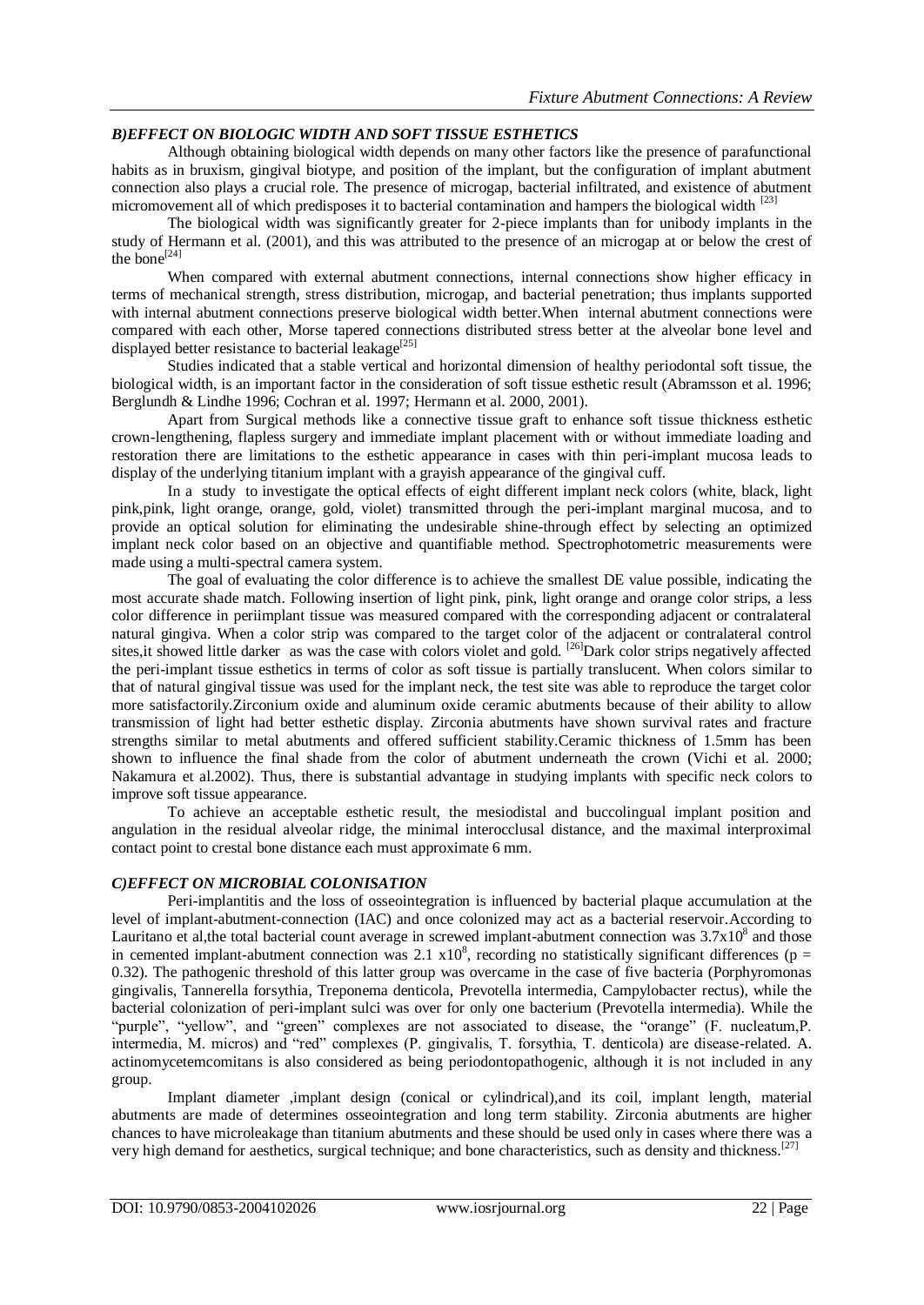Microbial colonization of microgap depends on the precision fit between the implant components, which is associated with the implant system design, the torque used to connect the components, and the repeated screw loosening and re-tightening.A micro gap between 40-60μm occurs at the IAC with different implant systems due to micromovements.

Internal hexagonal connection ensures proper abutment seating, anti-rotational engagement,resistance to lateral forces, and excellent aesthetic results and reported as being less favorable to the infiltration of fluids than the external connection and higher stability to Occlusal loading. The performance of bridge rehabilitation was observed to be worse than that in single crown rehabilitations Though external hexagon are one of the oldest and commonly used abutment connections, they are considered to be ineffiecient in preventing microbial leakage at the implant-abutment interface.[21]

Among various In vivo and in vitro studies conducted to assess various connections used, Morse taper connections achieved higher seal as it has frictional lock system and thus reduced the bacterial infiltration at the implant-abutment interface.Conical abutments demonstrated superiority with regard to seal performance, microgap formation, torque maintenance,and abutment stability. Conical systems appear to control inconvenience resulting from micro movements and pump effect better than internal and external connections. Maintenance of Torque value between implant and abutment prevent abutment screw loosening or movement and also the micro-gap formation which is another factor that controls long term implant stability. Conical connection exhibited least amount of red complex bacteria as compared to external hexagon, and internal hexagon with external collar. [21]

According to the literature, the screwed implant–abutment connection showed cent percent implants colonized by bacteria versus 20% in the cement implant–abutment connection. Nevertheless, the cementretained implant–abutment may show a cement related peri-implantitis.Different authors have obtained a significant reduction of the bacterial leakage at the IACs level,using a specific gel or a particular rubber ring (Oring)(nayak et al), adhesive material(Arshad et al). protocol of rinsing the abutment and the inner part of the implant with chlorhexidine(Romanos et al). Siadat et al., found that the radiotracer technique, a precise technique to evaluate microgap.[29]

Higher contamination was observed with implants in which 20N.cm torque was applied in a study conducted to evaluate the bacterial leakage at the implant-abutment interface and the sealing efficiency of implants when they were subjected to in different torque values

The 11-degree Morse taper displayed no sign of microbial leakage during the 14-day period of evaluation.Thus, found to have better resistance to microbial leakage than a butt joint connection design. The higher mechanical stability of Morse taper connection facilitate it to be indicated in situations like single implants, fixed partial denture, and overdentures, since it showed higher mechanical stability. The accuracy in fabrication and precise fit of the components seem to be an important factor in resistance to leakage.<sup>[30]</sup>

## **IMPACT OF SURFACE MODIFICATION ON LONG TERM STABILITY**

The stability of the abutment screw is mainly related to the preload force, surface friction coefficient and implant-abutment connection methods. Different connection methods affect the transmission of stress among the components of the system tapered connection increases the contact area of the two components, which can help the abutment screw resist lateral forces and improve the bending resistance better stability and fatigue performance

Yong-Hoon Jeong et al. prepared TiN (titanium nitride) and WC (tungsten carbide) films on the surface of the abutment screws using the EB-PVD (electron beam physical vapor deposition) method. The results showed that the coating with high strength and hardness could improve the fatigue characteristics of abutment screws. Elias et al measured the opening torque of abutment screws coated with four different materials (TiN, TiCN (titanium carbonitride), Teflon and Parylene). The results indicated that uncoated screws had a higher opening torque for a given applied tightening torque. Xi Chen et al. prepared PEEK (Polyetheretherketone) and PTFE (Polytetrafluoroethylene) coatings on the surface of the abutment screw by thermal spraying. They found that both coatings improved the performance of immediate fastening and long-term anti-loosening. There are methods to prepare coatings on the surface of abutment screws to enhance the stability and fatigue performance of dental implants. However, with these methods, the coating falls off due to external forces, which introduces unnecessary clinical hidden danger

Plasma nitriding is a recent development in surface modification technique, which can be used to enhance the surface properties (surface hardness, corrosion resistance, and wear resistance) of materials without an obvious boundary between modification layers and substrates Therefore, there is no risk of the tissue being inflamed due to the wear of coating..The purpose of this study is to investigate the long-term stability of plasma nitriding surface titanium alloy screws in connection implant with abutment by determining the preload force, fracture load, fatigue life, loosening torque and surface wear under static and dynamic loads. The nitriding treatment can improve the mechanical properties of the abutment screws by improving the surface hardness,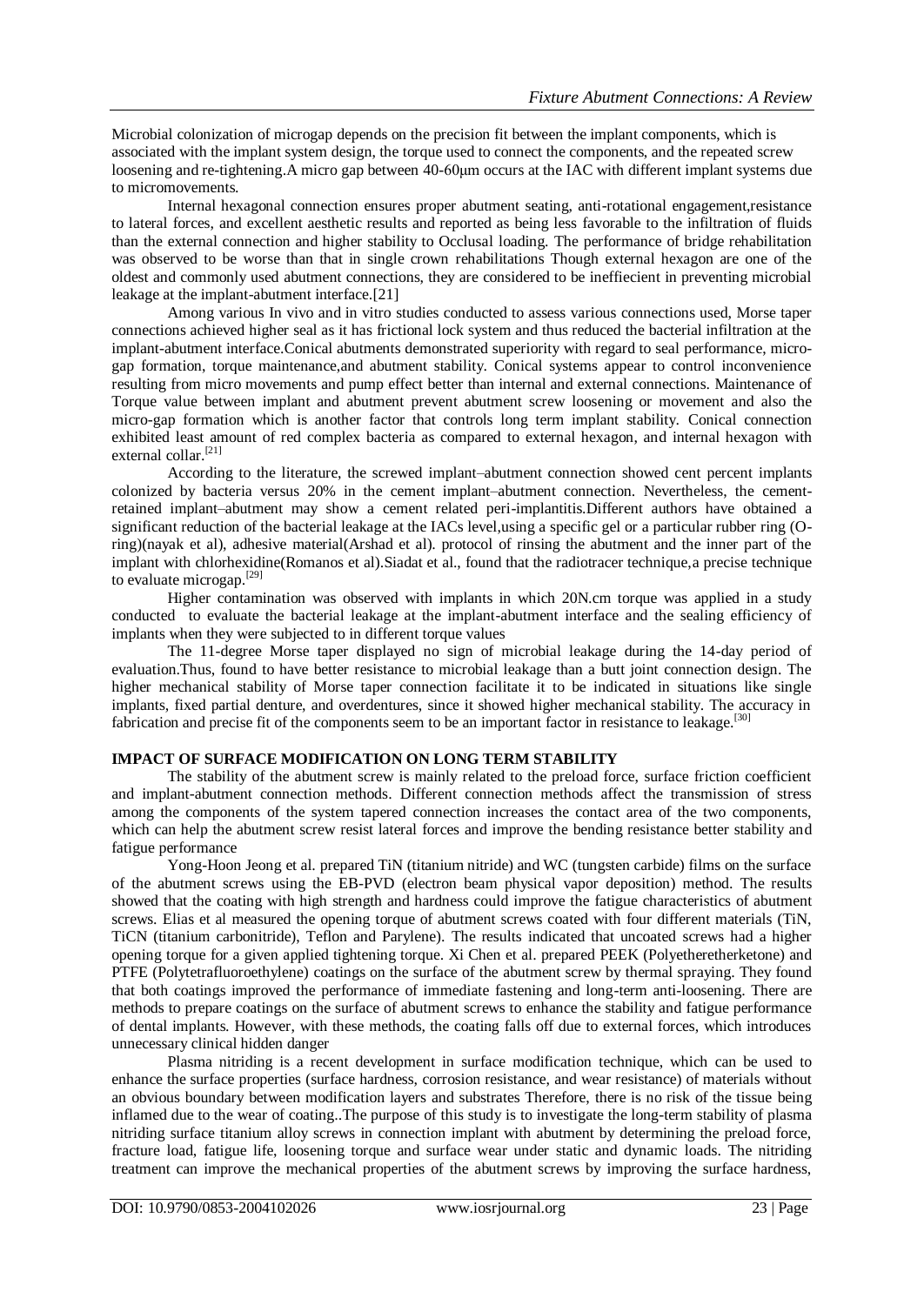corrosion resistance, and wear resistance the increase in deformation resistance also increases the fracture load of the dental implant. Furthermore, PNT has higher surface hardness and surface compressive stress, which enhance the fatigue life.

PNT prolonged the fatigue life, which was greater than the human average bite force and chewing force mainly since the nitriding treatment improved the deformation resistance of the system $^{[31]}$ 

### **BIOMECHANICAL EVALUATION OF FAI AND EMERGENCE OF PLATFORM SWITCHING**

The principle of Morse taper is that, of the cone in the cone where the trunnion and the bore are uniformly tapered. The bone is tapped into the trunnion as they contact and thus, the stresses inside the materials keep both components fixed together.<sup>[23]</sup>

Internal connections firstly showed increased fragility compared to the external connections, especially for the small diameters. This fragility is due to the concavity in the body of the implant intended to provide space for the implant abutment However, in vitro studies suggest that internal connections displayed greater resistance than external connections under heavy torque stresses.<sup>[32]</sup>Chun et al., 2006, demonstrated that internal hexagon connections distributed stress better within the implant and further redistributed within bone due to larger implant abutment contact area. In external hexagon connection, highest strain concentration was found between the implant platform and the abutment which indirectly led to compromised biological width.Resende *et al*. demonstrated the smaller amount of bone loss for Morse taper implants, both on the buccal and lingual sides, whereas external hex implants showed a larger bone loss Quaresma et al. in 2008 stated that the stress is better distributed at the alveolar bone but more pronounced at the abutment itself in Morse taper implant. Whereas internal hex abutments bring out greater stresses on the alveolar bone and the prosthesis but lower stresses on the abutment system .Failure of the abutments was system dependent and occurred predominantly in the region of the weakest point, the screws,respectively, the threaded parts, or between the threaded or unthreaded parts of the abutment Khraisat et al. reported a significant difference between the Morse taper and external hexagonal connection systems; in that no fractures were noted for the Morse taper group, while the mean fractures' rate for the external hexagonal groups was between 1733 and 1778 cycles.Higher maximal load resistance values(increased resistance to bending forces) were seen for the internal conical implant abutment as compared to the internal hexagonal connections with a two- piece abutment for the bacterial growth.<sup>[33]</sup> Numerous studies demonstrated the presence of bacterial growth within these spaces which directly influence the continuity of the biological width and may lead to marginal bone loss and peri‑ implantitis.

A comparative study conducted by Jaworski *et al.*, 2012,demonstrated significant lower bacterial penetration within Morse taper (30% of cases)(cold welded interface) against external connections (60%) When compared between Morse tapers and internal connections, Tripodi *et al*. in 2012 demonstrated that 2 out of the 10 Morse taper implants were colonised against 5 of the internal hexagon connection implants<sup>[34][35]</sup>

## **PLATFORM SWITCHING**

Platform switching concept introduced by Lazzara and Porter was based on the hypothesis that a narrower abutment can increase the distance between the implant‑ abutment microgap contamination and the crestal bone and may allow the establishment of an adequately sized biological width, thus reducing bone resorption. Forces were concentrated more toward the center of the implant which was further distributed into the bone. Thus, the tissues at the fixture abutment interface are under less stress.Since internal connections are often associated to platform switching remains beneficial against external connections.Platform switched morse taper connections showed reduced inflammation and bone loss. Hence, Morse taper connection preserves the biological width compared to other internal connections.In terms of mechanical and structural integrity, conical abutment connection systems are more resistant to micromovements and microgaps, better torque resistance and higher resistance to fatigue loading and maximum bending<sup>[36][37][38]</sup>

## **II. Conclusion**

Implant-abutment junction is the weakest part of the implant restoration complex, both from a mechanical point of view and, mostly, from a biological standpoint.

A recent advance of smooth concave trans mucosal one piece implants ,neck brings the IAJ (and its micro gap ) in the soft tissues, away from marginal bone. It provides an increased space for soft tissues maturation and the establishment of a biological width. The incremented contact area also provides major volume (wider surface area with same vertical dimension) and thicker soft tissue seal around the implant thus bacterial accumulation and progression to peri implantitis. The formation of a mucosal attachment to the implant seems to be promote bony overgrowth instead of loss. The distance of 1.5 mm between the IAJ and the implant shoulder can be considered as a "safe distance" that prevents potentially harmful periodontal flora, which usually extend apically from the epithelial junction to a maximum of 1.1 mm from reaching the first bone to implant contact.<sup>[39]</sup>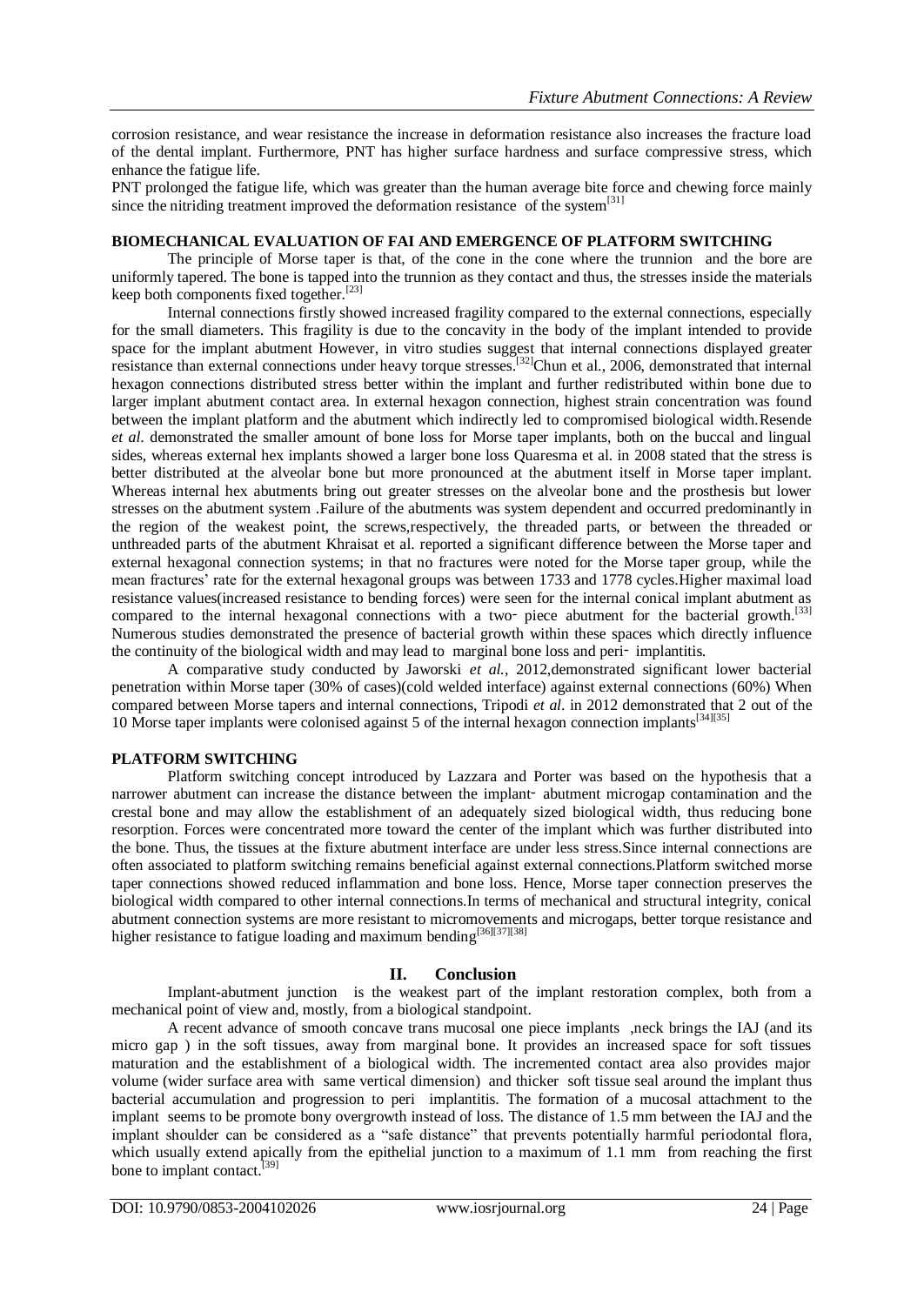Re emergence of one piece implants is being further researched due to lacunae in use of two piece implants due to presence of micro gap, bacterial colonization, micro movements

#### **References**

- [1]. Papaspyridakos P, Chen CJ, Singh M, Weber HP, Gallucci GO. Success criteria in implant dentistry: a systematic review. Journal of dental research. 2012 Mar;91(3):242-8.
- [2]. Joms.2017 feb Vol 75 Supp 2<br>[3]. Kamble vikas b et al: one-pie
- Kamble vikas b et al: one-piece implants: a review. Ujmds 2014, 02 (03): page 114-116
- [4]. Jack A. Hahn, Clinical and Radiographic Evaluation of One-Piece Implants Used for Immediate Function. Journal of Oral Implantology 2007; 33(3):152-155.
- [5]. Jack Hahn. One-Piece Root-Form Implants: A Return to Simplicity. Journal of Oral Implantology, 2005; Vol. 31, No. 2, 77-84.
- [6]. Hahn J. One piece root form implants: A return to simplicity. J. Oral implantol, 2005; 2:77-84
- [7]. N. Broggini, L.M.McManus, J. S. Hermann et al. Peri-implant inflammation defined by the implant-abutment interface. Journal of Dental Research, vol. 85, no. 5, pp. 473–478, 2006.
- [8]. Maeyama H, Sawase T, Jimbo R, Kamada K, Suketa N, et al. Retentive strength of metal copings on prefabricated abutments with five different cements. *Clinical Implant Dentistry and Related Research.* 2005; **7**: 229-234.
- [9]. Hebel KS, Gajjar RC. Cement-retained versus screw-retained implant restorations: achieving optimal occlusion and esthetics in implant dentistry. *Journal of Prosthetic Dentistry.* 1997; **77**: 28-35.
- [10]. Guichet DL, Caputo AA, Choi H, Sorensen JA. Passivity of fit and marginal opening in screw-or cement-retained implant fixed partial denture designs. *The International Journal of Oral & Maxillofacial Implants.* 2000; **15**: 239-46.
- [11]. Pontes, A.E., Ribeiro, F.S., da Silva, V.C., Margonar, R., Piattelli, A., Cirelli, J.A. & Marcantonio, E.,Jr. (2008b) Clinical and radiographic changes around dental implants inserted in different levels in relation to the crestal bone, under different restoration protocols, in the dog model. Journal of Periodontology 79: 486–494.
- [12]. Pontes, A.E., Ribeiro, F.S., Iezzi, G., Piattelli, A.,Cirelli, J.A. & Marcantonio, E., Jr. (2008a) Biologic width changes around loaded implants inserted in different levels in relation to crestal bone: histometric evaluation in canine mandible.Clinical Oral Implants Research 19: 483–490
- [13]. Weng, D., Nagata, M.J., Bell, M., de Melo, L.G. & Bosco, A.F. (2010) Influence of microgap location and configuration on periimplant bone morphology in nonsubmerged implants: an experimental study in dogs. International Journal of Oral and Maxillofacial Implants 25: 540–547.
- [14]. Weng, D., Nagata, M.J., Bosco, A.F. & de Melo, L.G. (2011a) Influence of microgap location and configuration on radiographic bone loss around submerged implants: an experimental study in dogs. International Journal of Oral and Maxillofacial mplants 26: 941–946.
- [15]. Weng, D., Nagata, M.J., Leite, C.M., de Melo, L.G. & Bosco, A.F. (2011b) Influence of microgap location and configuration on radiographic bone loss in nonsubmerged implants: an experimental study in dogs. International Journal of Prosthodontics 24: 445– 452.
- [16]. Koutouzis T. Crestal Bone Level Alterations in Implant Therapy. Implant Dentistry: A Rapidly Evolving Practice. 2011 Aug 29:379.
- [17]. Oh TJ, Yoon J, Misch CE, Wang HL. The causes of early implant bone loss: myth or science?. Journal of periodontology. 2002 Mar: 73(3): 322-33.
- [18]. Fetner M, Fetner A, Koutouzis T, Clozza E, Tovar N, Sarendranath A, Coelho PG, Neiva K, Janal MN, Neiva R. The Effects of Subcrestal Implant Placement on Crestal Bone Levels and Bone-to-Abutment Contact: A Microcomputed Tomographic and Histologic Study in Dogs. International Journal of Oral & Maxillofacial Implants. 2015 Sep 1;30(5).
- [19]. Schwarz, F., Herten, M., Bieling, K. & Becker, J. (2008) Crestal bone changes at nonsubmerged implants (Camlog) with different machined collar lengths: a histomorphometric pilot study in dogs.International Journal of Oral and Maxillofacial Implants 23: 335– 342.
- [20]. Schwarz, F., Iglhaut, G. & Becker, J. (2012) Quality assessment of reporting of animal studies on pathogenesis and treatment of peri-implant mucositis and peri-implantitis. A systematic review using the ARRIVE guidelines. Journal of Clinical Periodontology 39(Suppl. 12): 63–72
- [21]. Wennerberg, A. & Albrektsson, T. (2009) Effects of titanium surface topography on bone integration: a systematic review. Clinical Oral Implants Research 20(Suppl 4): 172–184.
- [22]. Lakha T, Kheur M, Kheur S, Sandhu R. Bacterial colonization at implant-abutment interface: a systematic review. J Dent Specialities. 2015 Mar;3(2):176-9.
- [23]. Lin MI, Shen YW, Huang HL, Hsu JT, Fuh LJ. A retrospective study of implant–abutment connections on crestal bone level. Journal of dental research. 2013 Dec;92(12\_suppl):202S-7S.
- [24]. Devaraju K, Rao SJ, Joseph JK, Kurapati SR. Comparison of biomechanical properties of different implant-abutment connections. Indian Journal of Dental Sciences. 2018 Jul 1;10(3):180.
- [25]. Hermann JS, Schoolfield JD, Schenk RK, Buser D, Cochran DL. Influence of the size of the microgap on crestal bone changes around titanium implants. A histometric evaluation of unloaded non‐submerged implants in the canine mandible. Journal of periodontology. 2001 Oct;72(10):1372-83.
- [26]. Saidin S, Kadir MR, Sulaiman E, Kasim NH. Effects of different implant–abutment connections on micromotion and stress distribution: Prediction of microgap formation. Journal of Dentistry. 2012 Jun 1;40(6):467-74.
- [27]. Ishikawa-Nagai S, Da Silva JD, Weber HP, Park SE. Optical phenomenon of peri-implant soft tissue. Part II. Preferred implant neck color to improve soft tissue esthetics. Clinical oral implants research. 2007 Oct;18(5):575-80.
- [28]. Bassi MA, Lopez MA, Confalone L, Gaudio RM, Lombardo L, Lauritano D. A prospective evaluation of outcomes of two tapered implant systems. J. Biol. Regul. Homeost. Agents. 2016 Apr 1;30(Suppl 1):1-6.
- [29]. Mishra SK, Chowdhary R, Kumari S. Microleakage at the different implant abutment interface: A systematic review. Journal of clinical and diagnostic research: JCDR. 2017 Jun;11(6):ZE10.
- [30]. Lauritano D, Moreo G, Lucchese A, Viganoni C, Limongelli L, Carinci F. The Impact of Implant–Abutment Connection on Clinical Outcomes and Microbial Colonization: A Narrative Review. Materials. 2020 Jan;13(5):1131.
- [31]. Khorshidi H, Raoofi S, Moattari A, Bagheri A, Kalantari MH. In vitro evaluation of bacterial leakage at implant-abutment connection: An 11-degree Morse Taper compared to a butt joint connection. International journal of biomaterials. 2016 May 3;2016.
- [32]. Sun F, Wang L, Li XC, Cheng W, Lin Z, Ba DC, Song GQ, Sun CS. Effect of surface modification on the long-term stability of dental implant abutment screws by plasma nitriding treatment. Surface and Coatings Technology. 2020 Oct 15;399:126089.